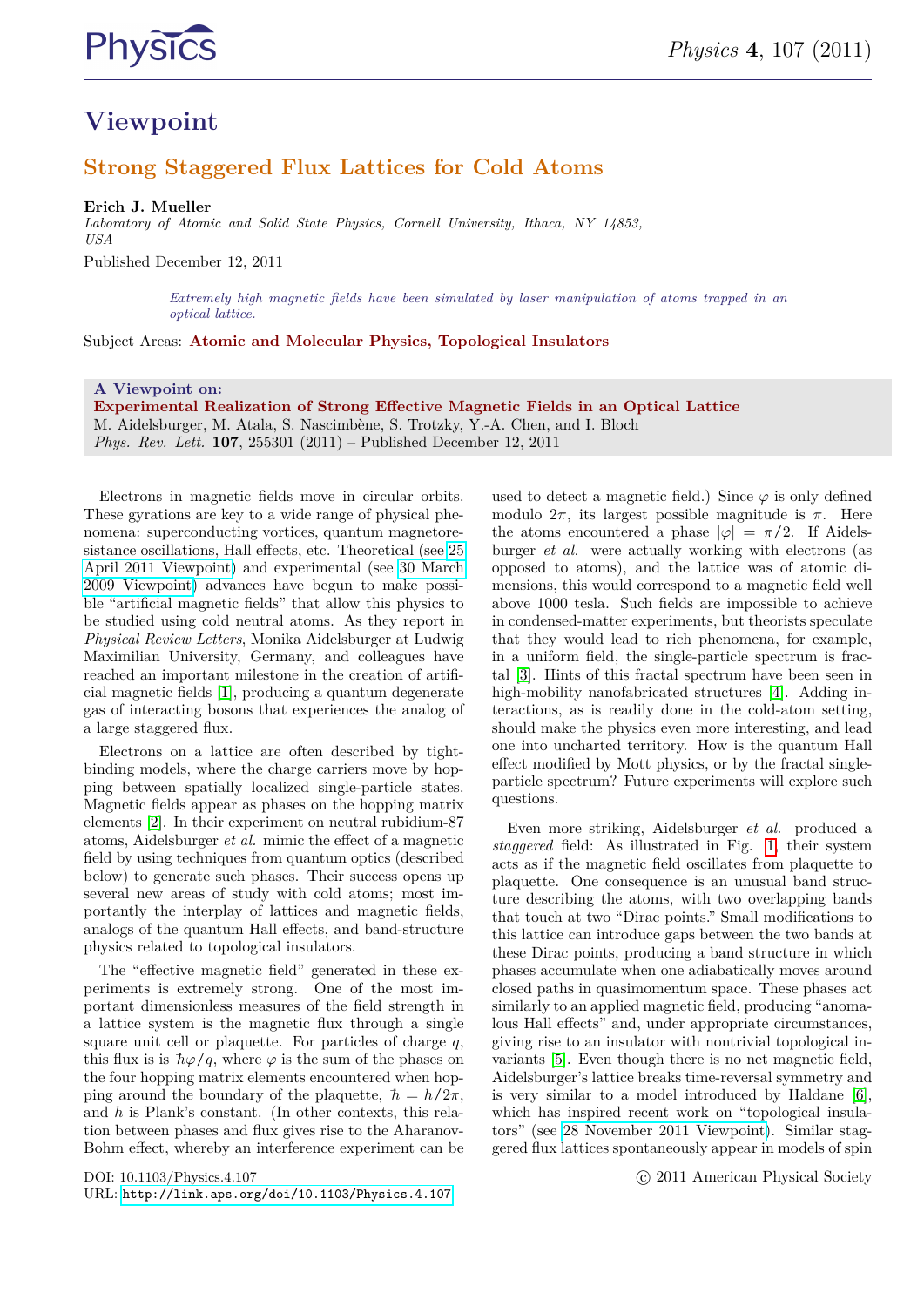# **Physics**



<span id="page-1-4"></span>FIG. 1: (Bottom) Schematic of the tight-binding model realized by Aidelsburger *et al.* in their cold-atom experiment [\[1\]](#page-1-0). Red and blue spheres (labeled by A and B) denote sites. Arrows in the middle of plaquettes show the direction of the effective magnetic field. (Top) Schematic of the optical lattice potential with period two superlattice in the *x* direction used in the experiment. The large detuning between the red sites and blue sites prevents tunneling in the *x* direction. Two external lasers are introduced, whose detuning coincides with the energy mismatch, restoring tunneling. Phases from these lasers lead to the staggered effective magnetic field appearing in the tight-binding model. (APS/Erich Mueller)

liquids and strongly correlated electron systems [\[7\]](#page-1-7). It is very exciting to contemplate using cold atoms to study analogs of this physics in a more controlled setting.

To generate their effective magnetic field, the authors first used lasers to create the potential illustrated in Fig. [1,](#page-1-4) where in the *x* direction there is a bias between alternate sites (labeled A and B). The energy difference between the A sites and B sites is large compared to the bandwidth, effectively "turning off" tunneling in the *x* direction. To turn tunneling back on, Aidelsburger *et al.* introduce two more lasers, carefully tuned so that an atom can resonantly absorb a photon from one beam, emit it into the other, and hop in the *x* direction. The lasers are skewed with respect to one another, so that the relative phase between the two beams varies in space. This phase difference translates into spatially dependent phases on the hopping matrix elements. By varying the angle between these beams the "flux" can be varied.

An equivalent picture is that the two-photon process gives the atoms an impulse in the *y* direction when they jump from a row of A sites to B sites. Interpreting this impulse in terms of a Lorentz force gives the effective magnetic field. The direction of the field alternates because the direction one hops to get from A to B alternates.

To demonstrate that they have created staggered fluxes, Aidelsburger *et al.* studied the momentum distribution of a Bose-Einstein condensate in this lattice. They found that as they changed the ratio of the strength

DOI: 10.1103/Physics.4.107

URL: <http://link.aps.org/doi/10.1103/Physics.4.107>

of the hopping in the *x* and *y* direction, they could tune from a regime where condensation involved only a single quasimomentum to a regime where two different quasimomenta were involved—the latter occurring when the *x* hopping, denoted *K*, was much weaker than the *y* hopping, *J*. They found quantitative agreement with the tight-binding band structure and with detailed theoretical studies by Möller and Cooper [\[8\]](#page-1-8).

By slightly modifying their setup, Aidelsburger *et al.* were also able to carry out dynamical experiments on an array of isolated 4-site plaquettes, each of which contained a single atom. Such studies of small clusters are another important frontier [\[9\]](#page-1-9).

The idea of using "Raman assisted hopping" to mimic a magnetic field was first suggested by Jaksch and Zoller [\[10\]](#page-2-0). As they pointed out, one produces a uniform field, rather than a staggered field, if one replaces the superlattice with a linear potential. Each hop in the positive *x* direction will then involve the same impulse. Alternative approaches are described in detail in a recent review article by Dalibard *et al.*[\[11\]](#page-2-1).

There have been two other successful methods of generating analogs of magnetic fields for cold atoms. First, the Coriolis force has the same form as the Lorentz force, allowing experiments on rotating gases to explore vortex physics. In rotation experiments, the strength of the "magnetic field" is limited by instabilities caused by the centrifugal force. Second, a group of scientists at the National Institute for Standards and Technology has produced a continuum system where two-photon Raman transitions are used to emulate a vector potential [\[12\]](#page-2-2). In the coming years, artificial electromagnetic fields will play an ever-increasing role in cold-atom experiments.

#### **Acknowledgments**

This material is based upon work supported by the National Science Foundation under grant No. PHY-1068165.

### **References**

- <span id="page-1-0"></span>[1] M. Aidelsburger, M. Atala, S. Nascimbène, S. Trotzky, Y-A. Chen, and I. Bloch, *Phys. Rev. Lett.* **107**, 255301 (2011).
- <span id="page-1-1"></span>[2] R. Peierls, *Z. Phys.* **80**, 763 (1933).
- <span id="page-1-2"></span>[3] D. Hofstadter, *Phys. Rev. B* **14**, 2239 (1976).
- <span id="page-1-3"></span>[4] T. Feil *et al.*, *Phys. Rev. B* **75**, 075303 (2007); M. C. Geisler *et al.*, *Phys. Rev. Lett.* **92**, 256801 (2004); S. Melinte *et al.*, *Phys. Rev. Lett.* **92**, 036802 (2004).
- <span id="page-1-5"></span>[5] D. Xiao, M.-C. Chang, and Q. Niu, *Rev. Mod. Phys* **82**, 1959  $(2010)$ .
- <span id="page-1-6"></span>[6] F. Haldane, *Phys. Rev. Lett.* **61**, 2015 (1988).
- <span id="page-1-7"></span>[7] S. Chakravarty, R. B. Laughlin, D. K. Morr, and C. Nayak, *Phys. Rev. B* **63**, 094503 (2001).
- <span id="page-1-8"></span>[8] G. Moller and N. R. Cooper, *Phys. Rev. A* **82**, 063625 (2010).
- <span id="page-1-9"></span>[9] D. Blume, arXiv:1111.0941 (2011); Rep. Prog. Phys (to be published).

c 2011 American Physical Society